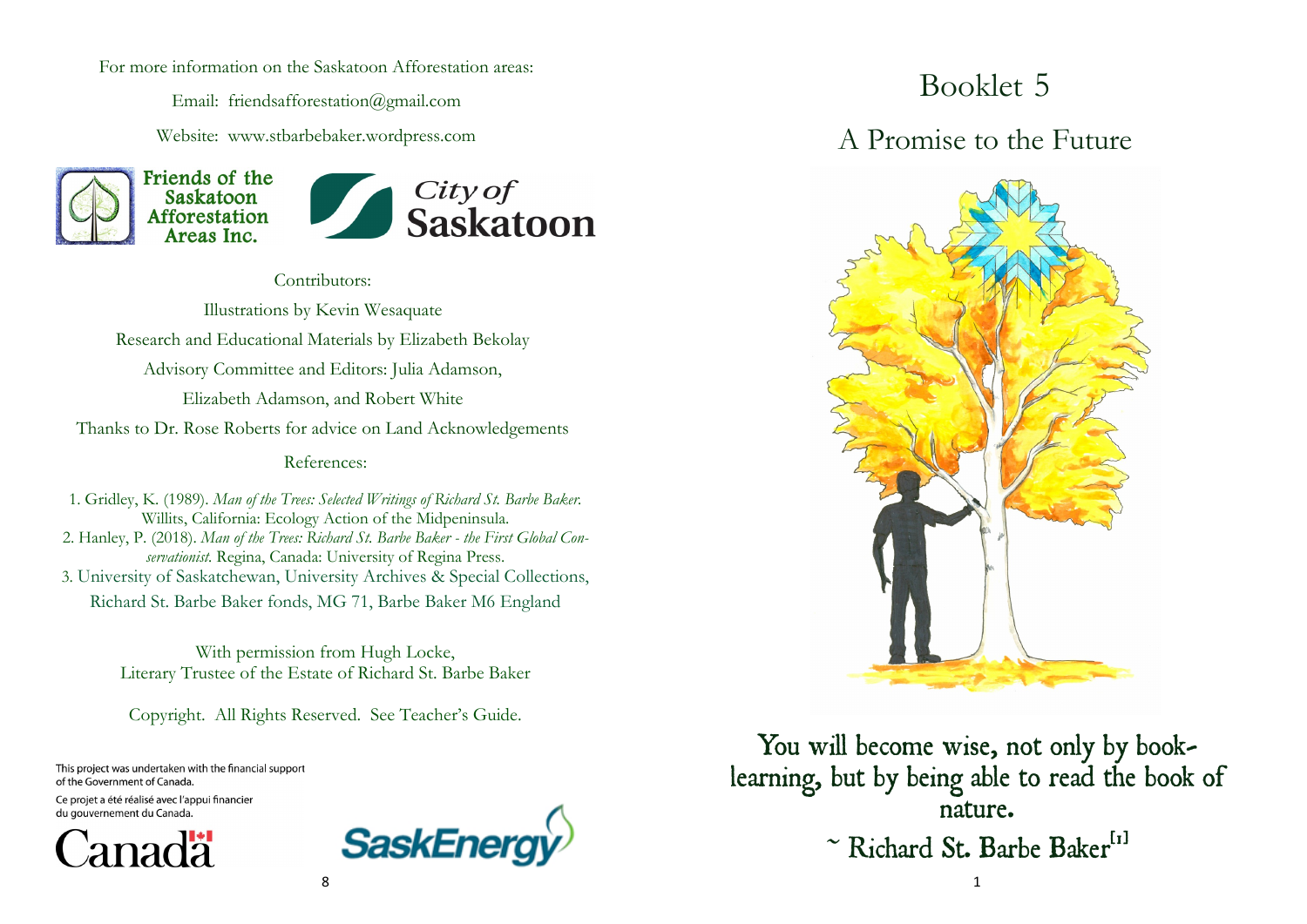# Land Acknowledgement:

The afforestation areas are situated in the West Swale Yorath Island Glacial Spillway, a sacred site in Treaty 6 Territory and Homeland of the Métis. Those who entered into Treaty 6 are the Cree *Nêhiyawak*  (neh-HEE-oh-wuk), Saulteaux *[Nakawē](https://en.wikipedia.org/wiki/Saulteaux)*, and Nakota the *Yankto*n and *Yanktonai* people.

May our relationships with the land, standing peoples, forests, and waters teach us to honour and respect the past and invite us to move forward in harmony. May we all come together as friends, to find inspiration and guidance from histories, languages, and cultures which broaden our understanding and community collaboration for the present and future.

### Season: Winter

#### Introduction:

Have you ever heard of the Man of the Trees? He was born on October 9<sup>th</sup>, 1889, in England. He travelled the world, promoting tree planting, good forestry practices and the protection of special forests like the redwoods. His greatest ambition was to re-



Richard St. Barbe Baker [3]

verse the growth of deserts and he worked out a plan to reclaim the world's biggest desert, the Sahara, through tree planting. He understood 100 years ago that trees and forests influenced climate, protected soils and by holding water, prevented flooding.

Why is he so important to Saskatchewan? He studied at the University of Saskatchewan, lived near Beaver Creek, spent time in the forest near Prince Albert, and planted his last tree on the U of S campus before passing away at the age of 92. The afforestation area we describe here was planted in 1972 and named in his honour in 1978.

Temperature has a big impact on how water will move through the Earth's water cycle. In winter we see this clearly.

1. Bring a dark piece of paper outside when it is snowing. Can you find some of the snowflake shapes below?

2. Determine the temperature range from the different shapes you see.



Adapted from <http://www.snowcrystals.com/morphology/morphology.html>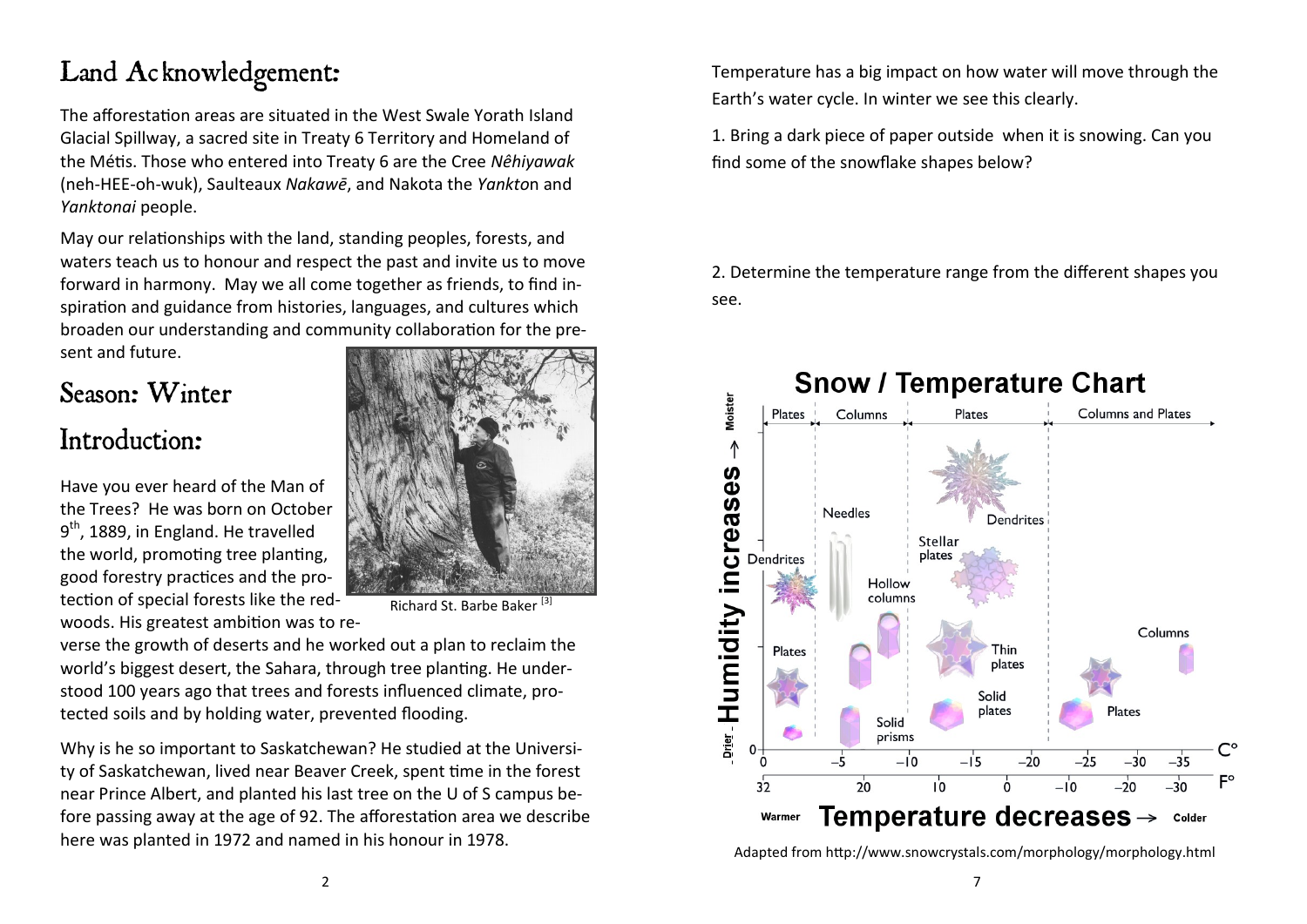### On-site or Outdoor Activity:

1. Tracking animals is a good way to understand the habitat you live in. Go for a walk and try to identify two different sets of wildlife tracks. Which animals live near your tree?

Draw the tracks on a separate piece of paper.

Decide what type of animal tracks you see:

- 4 toe pads with nail marks for canines (dogs, foxes, coyotes).
- 4 toe pads without nail marks for felines (cats, cougar, lynx)
- 5 toe pads with nail marks for weasels (badgers, mink, skunk)
- 4 narrow toes on front, 5 on back both showing nail marks (rodents)
- 5 toe pads front and back, larger back foot both showing nail marks (bear and raccoon)

2. In winter the snow becomes important habitat to all creatures that stay active. Mice, voles, and weasels make tunnels under the snow to protect themselves from the cold air outside.

Coyotes, owls, and foxes benefit from this also, because the snow protects their food source.

The subnivean zone, the area under the snow close to the ground, is much warmer than the air outside.

In groups of 5, find some undisturbed snow and take the temperature using a thermometer. Compare with the air temperature.

Air: Subnivean: Difference:

## Story: A Promise to the Future

*Note: Anything written in italics was written by Richard himself and quoted directly from his texts.* 

It is hard to imagine living through two world wars. Richard lived through both and fought in the first one. The First World War was declared in 1914 when Richard was 25 years old.

Richard experienced the horrors of war and lost many friends in battle. One night in Flanders, waiting in nervous anticipation for the next attack, Richard made a vow that if he survived the war he would dedicate the rest of his life to forests and trees.

Throughout the war years he came close to death several times. He was caught in the artillery shelling of his post. His horse rolled on top of him fracturing his femur (thigh bone). His ship sank not once, but twice, on the 58 crossings he made of the English Channel to deliver horses. His last injury was during a shift bringing horses towards the front lines on a train at night. The train was bombed and Richard had to take a leave from the British military to heal.

As he healed, he began to formulate his plan to go back to school to study forestry. His devotion was so strong that even the lack of money didn't discourage him. When Richard focused on a goal, mysterious things would happen to help him on his journey.

#### **An idea came to him in a dream.**

*I dreamed that I saw an aeroplane evolving into a home on wheels. It was quite clear to me how the parts could be utilized.[2]*

Richard had a vision of how to salvage materials from the war that were no longer needed. When he awoke that morning, there was an ad in the local newspaper inviting people to make offers to buy parts of unassembled airplanes. He got on the train immediately, drawing up a design for the first trailer caravan on his way.

When he arrived he found out that he couldn't buy just a few airplane undercarriages like he had planned, he had to buy 36.